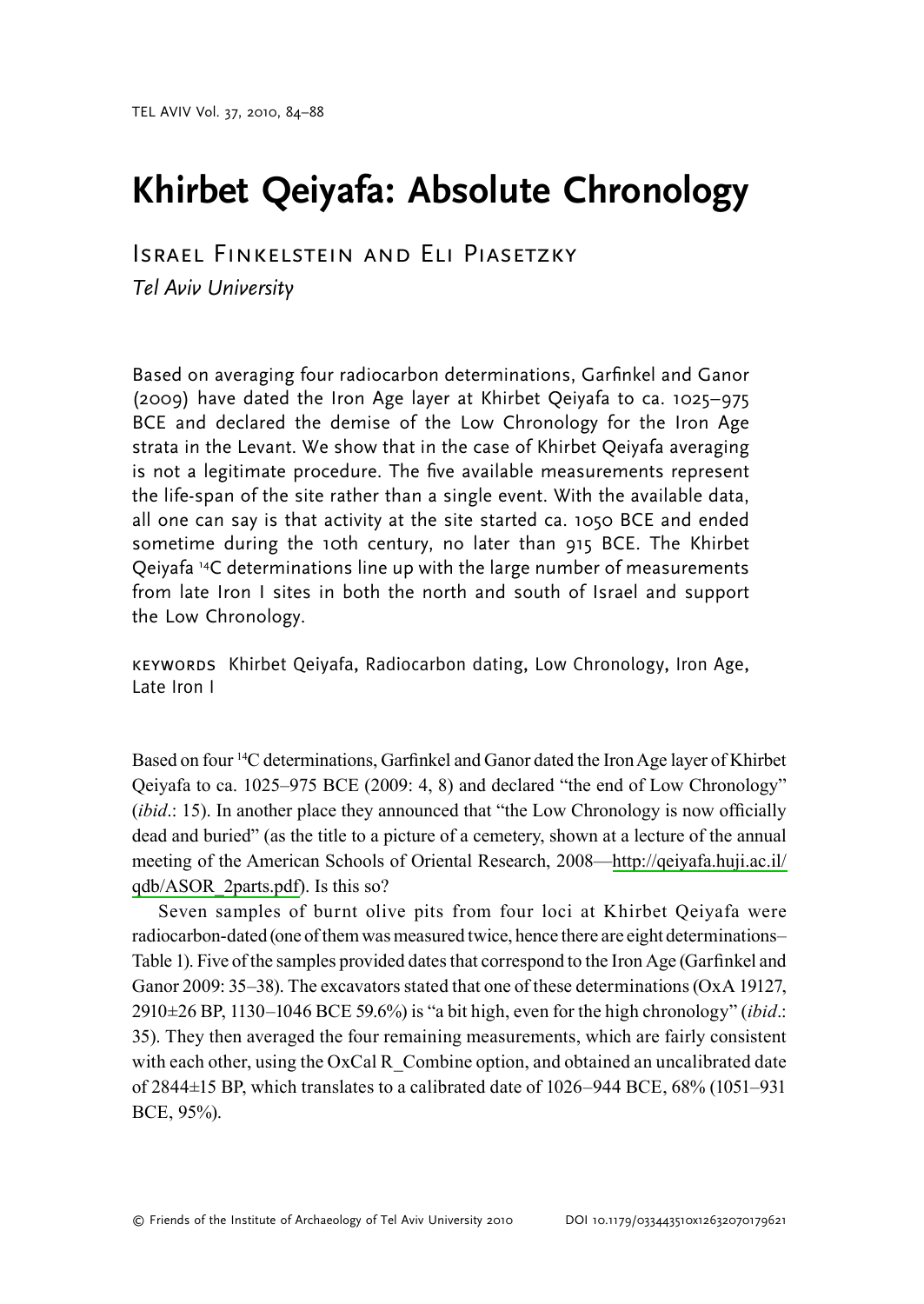#### TABLE<sub>1</sub>

| Qeivafa No. | 0xA<br>number | Locus             | <b>Basket</b>    | Uncalibrated date BP | Calibrated result<br>corresponding to period |
|-------------|---------------|-------------------|------------------|----------------------|----------------------------------------------|
| 1b          | 19589         | B <sub>214</sub>  | B <sub>297</sub> | 2883±29              | Iron Age                                     |
| 2a          | 19125         | B <sub>214</sub>  | B <sub>297</sub> | 3300±28              | Middle Bronze                                |
| 2b          | 19126         | B <sub>214</sub>  | B <sub>297</sub> | 3302±28              | Middle Bronze                                |
| 3           | 19127         | B <sub>214</sub>  | B302             | 2910±26              | Iron Age                                     |
| 4           | 19128         | B <sub>214</sub>  | B302             | 2182±26              | <b>Hellenistic</b>                           |
| 5           | 19425         | B <sub>2</sub> 84 | B <sub>493</sub> | 2851±31              | Iron Age                                     |
| 6           | 19426         | B <sub>2</sub> 32 | B376             | 2837±29              | Iron Age                                     |
|             | 19588         | B <sub>277</sub>  | B <sub>466</sub> | 2799±31              | Iron Age                                     |
|             |               |                   |                  |                      |                                              |

#### RADIOCARBON DATED OLIVE PITS FROM KHIRBET QEIYAFA (GARFINKEL AND GANOR 2009: 36)

Yet, in the case of Khirbet Qeiyafa, averaging is not a legitimate procedure. Averaging is justifiable only if one knows that the samples come from a contemporary context, such as well-identified destruction by fire (see the OxCal website—http://c14.arch.ox.ac.uk/ oxcalhelp/hlp commands.html: "<sup>14</sup>C date combination: allows you to enter a series of dates for combination; the assumption is that they are all exactly the same age"). Samples from concentrations of olive pits, found in the same destruction layer under a thick collapse can be securely averaged (Finkelstein and Piasetzky 2009). Though Khirbet Qeiyafa presents no evidence for architectural phases or for raising floors (Garfinkel and Ganor 2009: 86), there is no indication of the duration of activity there, and there is no archaeological reason to assume that the samples are contemporary, rather than representing different moments in the life of the settlement.

This is indicated by the arbitrary provenance of the samples (Table 1):

- (1) Locus 214 produced two determinations that correspond to the Iron Age together with olive pits that provided dates that correspond to the Middle Bronze Age and the Hellenistic period. The samples that provided dates in the Iron Age come from two different baskets.
- (2) Basket B297 produced two samples that indicate a Middle Bronze date and one sample that points to the Iron Age.
- (3) Basket 302 produced one sample that corresponds to the Iron Age and one that fits the Hellenistic period.
- (4) It seems that in Locus 214, a Hellenistic sample and an Iron Age sample (Basket 302) were found *under* the sample from the Middle Bronze (Basket 297).
- (5) The three other samples that correspond to the Iron Age originated from three different loci.

It is clear, then, that the five samples cannot be taken as securely representing a single event in the history of Khirbet Qeiyafa. Rather, they should be interpreted as reflecting the length of activity at the site. Plotting (rather than averaging) the five Khirbet Qeiyafa Iron Age results (Fig. 1) puts the (maximal) length of activity at the site between ca. 1130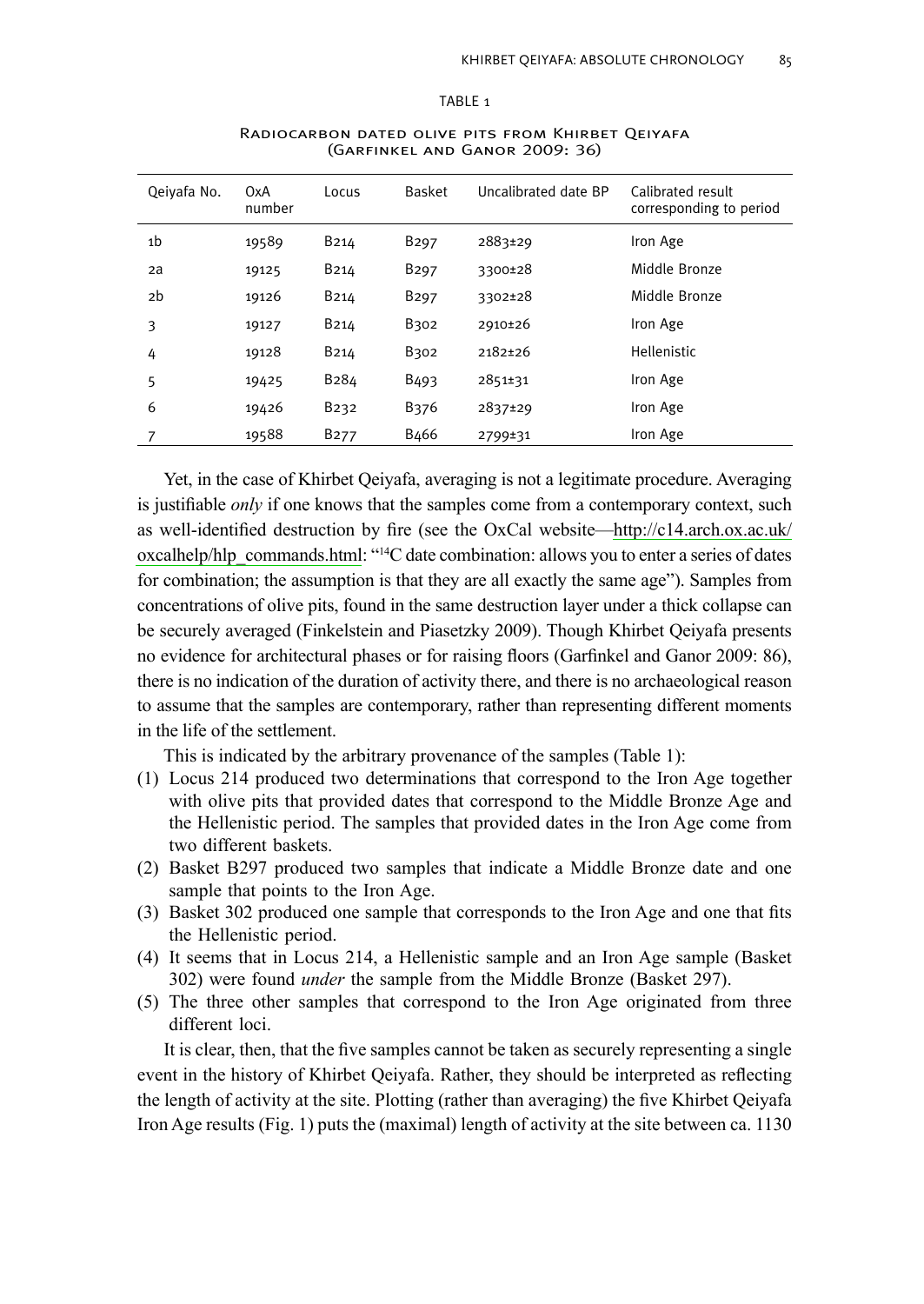

OxCal v4.1.4 Bronk Ramsey (2010); r:5 Atmospheric data from Reimer et al (2009)

FIGURE 1 The five Iron Age radiocarbon determinations from Khirbet Qeiyafa. The 68% and 95% ranges are shown below the distributions.

and 915 BCE, with OxA 19127 (1130–1046 BCE, 59.6%) probably representing an early phase in this sequence and OxA 19588 (996–914 BCE, 68%) a later one.

Singer-Avitz (2010) has now shown that the Khirbet Qeiyafa assemblage belongs to the ceramic phase of the late Iron I. Judging from what we know about the pottery assemblages and radiocarbon results from the early and middle Iron I (Finkelstein and Piasetzky 2006, 2009; in press a; in press b), the maximal time-range of the Khirbet Qeiyafa sequence can be reduced to ca. 1050–915, a date that complies with all five <sup>14</sup>C determinations from the site

The data-bank of short-lived <sup>14</sup>C results from Israel includes a large number of determinations that come from late Iron I and early Iron IIA strata (107 measurements of samples from eight late Iron I strata and 32 measurements from five early Iron IIA strata—Sharon et al. 2007; Finkelstein and Piasetzky in press a; in press b). For the two periods these strata represent both the north and south of the country: for the late Iron I, they are Megiddo K-4, Yogne'am XVII, Keisan 9a, Tel Hadar IV, Tel Rehov D-3, Tell Hammah and Dor D2/10-9 in the north and Qasile X in the south; for the early Iron IIA the samples came from Tel Rehov VI and Dor D2/8c in the north and Lachish V, Aphek X-8 and Atar Haroa in the south (16 determinations from a single-period site for the latter-Boaretto et al. in press). Hence Garfinkel and Ganor (2009: 15) err and mislead in stating that:  $(1)$  past results were obtained only from the north;  $(2)$  the dating of the transition from the Iron I to the Iron II is based on determinations of late (rather than early) Iron IIA strata.

The uncalibrated results from these strata (Fig. 2) plot well in two groups representing the ceramic phases of the late Iron I and early Iron IIA. It is clear that the Khirbet Qeiyafa results fall in the late Iron I sequence,<sup>1</sup> in line with Singer-Avitz's (2010) analysis of its pottery assemblage. In other words, Khirbet Qeiyafa complies with the broader picture from the Levant, which puts the late Iron I/early Iron IIA transition in the second half of

It is sufficient to look at the uncalibrated results in order to see this, because with the exception of 2830–2775 BP the calibration curve in this time span is monotonic.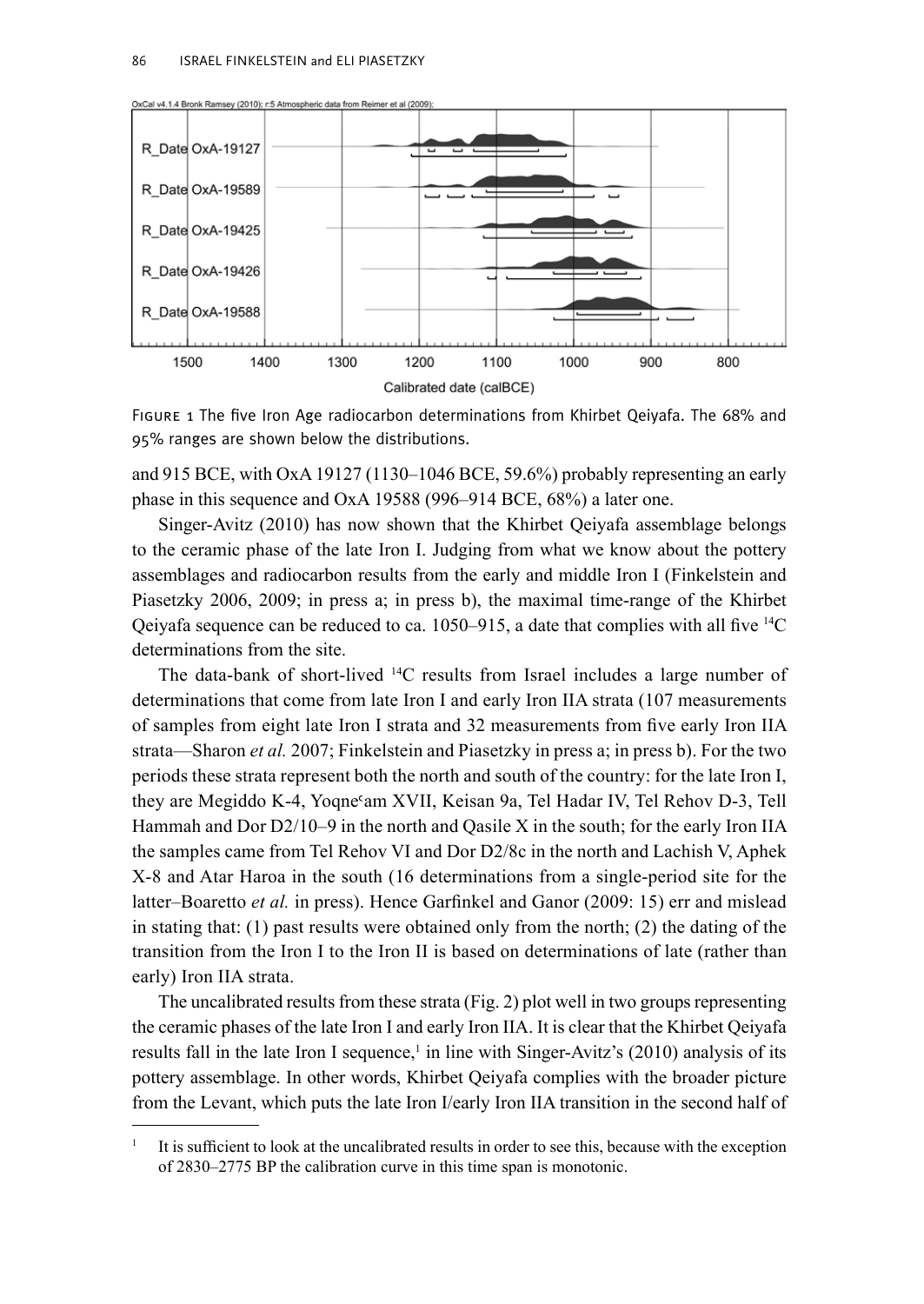

FIGURE 2 Late Iron I and early Iron IIA radiocarbon results from sites in northern and southern Israel. Qeivafa clearly lines up with the late Iron I.

the 10th century BCE. This statement is based on all 12 Bayesian models (which use short-lived results) available today (Sharon et al. 2007; Finkelstein and Piasetzky in press a, in press  $b^2$ ).

To sum up, according to the <sup>14</sup>C dates published thus far, the late Iron I layer at Khirbet Qeiyafa represents activity that started ca. 1050 BCE and ended sometime during the 10th century, no later than ca. 915 BCE. Khirbet Qeivafa elegantly lines up with the Low Chronology for the Iron Age strata in Israel.

## Acknowledgment

This study was carried out with the help of the Chaim Katzman Archaeology Fund, Tel Aviv University.

 $\overline{2}$ Contra Mazar and Bronk Ramsey 2008, who used long-lived results in their analysis, results that introduce the 'old wood effect' and evidently provide higher dates.